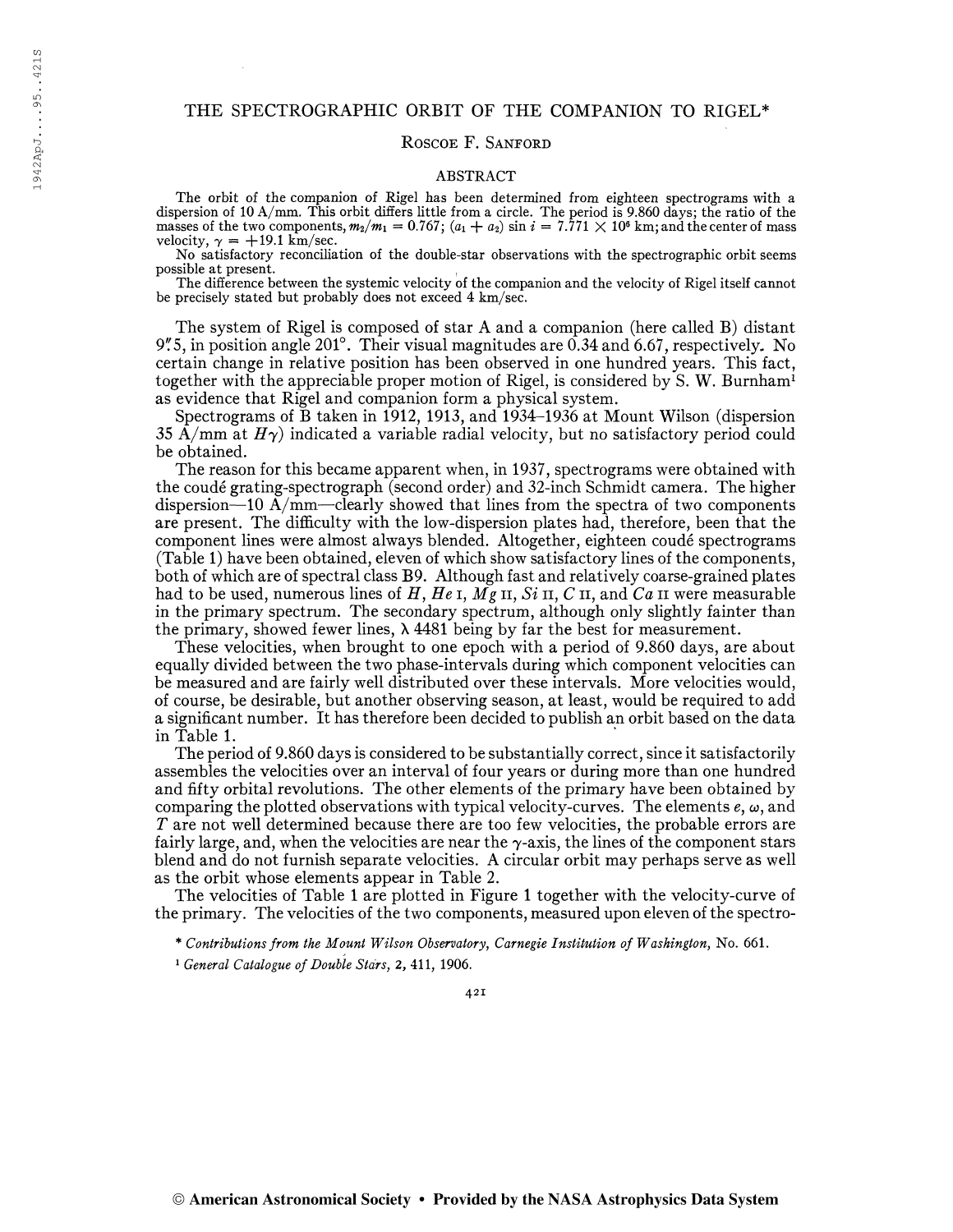grams, yield another determination of the systemic velocity and also the ratio of the masses of the two components. The graphical method suggested by Olin C. Wilson<sup>2</sup> gives

| <b>PLATE</b>                     | $JD*$              | PHASE          | VELOCITY<br>(KM/SEC) |             |
|----------------------------------|--------------------|----------------|----------------------|-------------|
|                                  |                    |                | Prim.                | Sec.        |
| Coudé 1535.                      | 2428829.994        | 54318          | $+0.4$               | $+56.2$     |
| 1804.                            | 9181.035           | 1.399          |                      | $+29.0$     |
| $1806.$                          | 81.942             | 2.306          |                      | $+23.2$     |
| 2211                             | 9626.733           | 3.397          | $+2.2$               | $+44.3$     |
| $2216. \ldots \ldots$            | 27.814             | 4.478          | $-2.5$               | $+48.3$     |
| $2221$                           | 28.756             | 5.420          | $-1.1$               | $+51.3$     |
| 2232                             | 48.635             | 5.579          | $-2.4$               | $+55.5$     |
| 2237                             | 48.844             | 5.788          | $-1.8$               | $+44.1$     |
| 2249                             | 57.694             | 4.778          | 2.5                  | $+55.0$     |
| 2297                             | 9713.642           | 1.566          | $+28.7$              |             |
| $2430 \ldots \ldots$             | 9916.011           | 6.735          | $+16.9$              |             |
| 2436.                            | 17.012             | 7.736          | $+27.0$              |             |
| 2442                             | 18.986             | 9.710          | $+52.9$              | $-16.9$     |
| 2446                             | 20.008             | 0.872          | $+39.3$              | $-3.7$      |
| 2502                             | 2430036.743        | 9.147          | $+43.0$              |             |
| $2613$ .                         | 244.006<br>274.992 | 9.350<br>0.896 | $+48.0$              | .<br>$-5.3$ |
| $2617\ldots\ldots\ldots$<br>2691 | 333.823            | 0.567          | $+37.8$<br>$+40.9$   | $-8.2$      |

TABLE 1

#### VELOCITIES OF RIGEL B

\* The decimal is reckoned from noon G.M.T.

## TABLE 2

#### $\overline{P}$ Period......................... 94860  $\cal T$ JD 2429633.196 G.M.T. Periastron passage............. Angle of periastron.............  $\boldsymbol{\omega}$  $10^{\circ}$ Eccentricity....................  $0.1$  $\boldsymbol{e}$ Semiamplitudes of velocity varia- $\mathfrak{f}K_{1}$  $25.0 \text{ km/sec}$  $\backslash K_2$ 32.6 km/sec Systemic velocity.............  $+19.1 \text{ km/sec}$  $\gamma$  $3.373\times10^{6}~{\rm km}$ <br> $4.398\times10^{6}~{\rm km}$ <br> $0.1134\times$  $a_1$  sin  $i$  $a_2 \sin i$  $m_1 \sin^3 i$  $m_2\,\sin^3\,i$  $0.0837 \odot$  $m<sub>2</sub>$ 0.767  $m<sub>1</sub>$

ELEMENTS OF RIGEL B

 $\gamma = +20.5$  km/sec and  $m_2/m_1 = 0.767$ . This value of  $\gamma$  is 1.4 km/sec larger than that in Table 2.  $K_2 = 32.6$  km/sec follows from the above mass ratio and  $K_1$  of Table 2. The mean distance and mass functions are in Table 2. The smallest value of the dis-

tance of the centers,  $a_1 + a_2$  (for  $i = 90^\circ$ ) is 7.771  $\times$  10<sup>6</sup> km. There seems to be no evi-

<sup>2</sup> Mt. W. Contr., No. 640; Ap. J., 93, 29, 1941.

422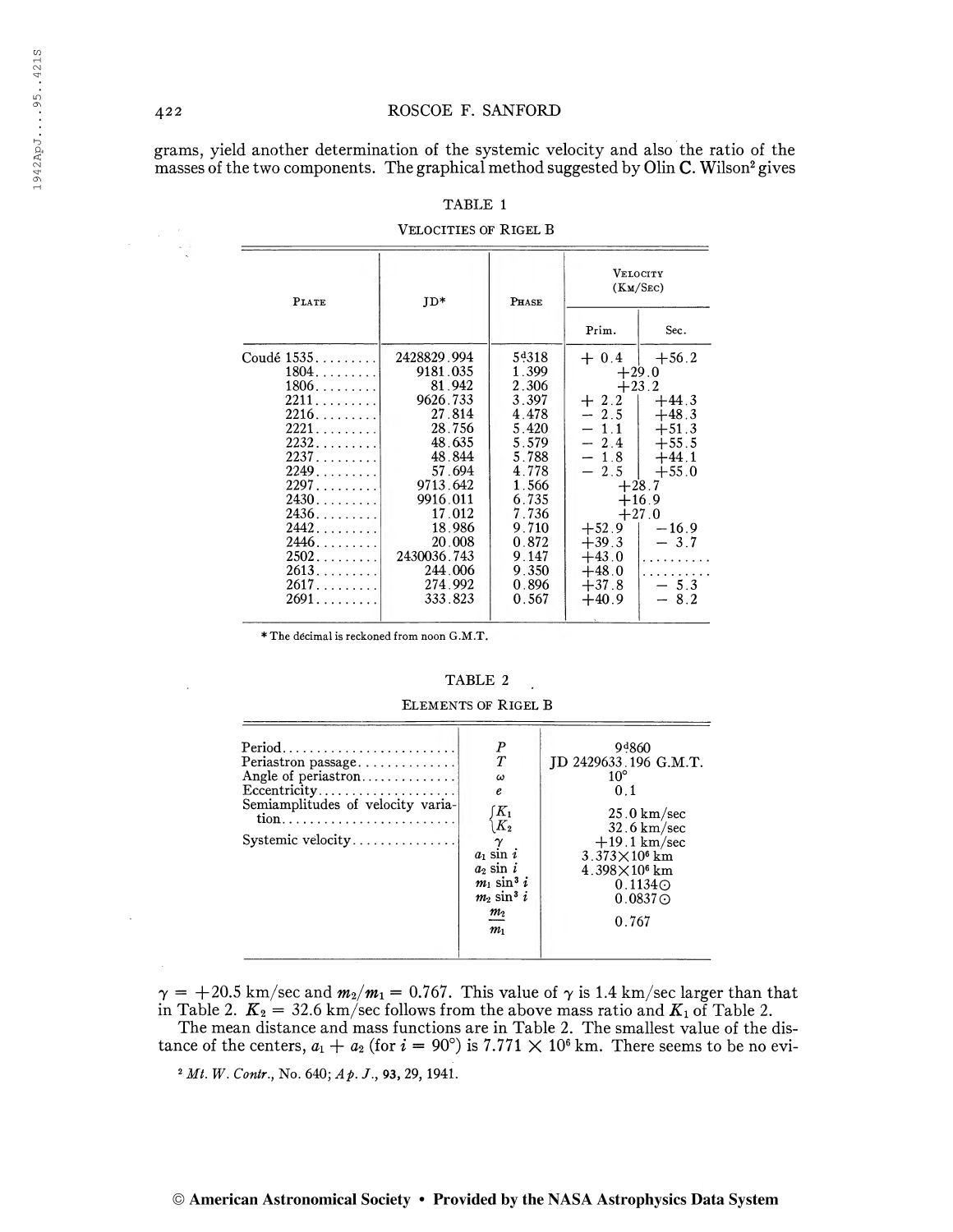dence of variability in the light of B, and hence it may be concluded that  $i$  is not close to 90 $^{\circ}$ . Although the mass-luminosity relation might be assumed and *i* derived thereby, this is mere speculation ; it would be much more to the point to be able to derive independently a value for  $i$  and thus contribute new evidence on the mass-luminosity relation.

Burnham<sup>1</sup> has made the following interesting comments about the companion of Rigel, which he calls BC:

In 1889 and 1890 it [the companion of Rigel] was certainly single with the 36-inch, with the highest powers under the very best conditions. If the distance had been as much as 0'05, it would have been noticed on some of these occasions with the large refractor. At this time it seemed at least possible that the observed elongation was not real and that it was not double after all. Later the duplicity was fully confirmed by Aitken and Hussey with the 36-inch refractor at Mount Hamilton. Since that time these observers, at my special request, have examined this star at frequent intervals. The distance is probably always under  $0^{\frac{1}{2}}$  and apparently this lasts but a short time. The components are so nearly equal that the quadrants



Fig. 1.—Radial velocities of the companion to Rigel (Table 1). Circles indicate the primary; dots, the secondary. The velocity-curve of the primary is that given by the elements of Table 2. The velocity of the system is shown by the broken horizontal line. Phases are reckoned from periastron.

given by the different observers have no significance and all are subject to a correction of 180°. That this pair is in very rapid motion cannot be doubted and the period may be shorter than that of any known pair.

To this statement may be added these remarks by R. G. Aitken: "I have no hesitation in stating that the star was certainly double in 1898-99 and in 1911. The measures in January, 1903, I think are also reliable."<sup>3</sup> His measures range from a separation of  $0''$ :18-0":12 in 1898-1899 to 0":09-0":05 in 1903.

These observations naturally raise the question whether the visual pair and the spectroscopic binary are identical. This seems quite untenable, for a separation of the two components of the visual double even as large as 0".1 and a reasonable parallax of Rigel cannot be reconciled with the values of  $a_1 \sin i$  and  $a_2 \sin i$  without making i exceedingly small and, therefore,  $m_1$  and  $m_2$  far larger than can possibly be admitted.

Of course, it is possible to assume that Rigel's companion is triple, composed of the spectroscopic binary and another star. This, however, would require that the third star be considerably fainter than either component of the spectroscopic binary. This is contrary to the evidence of the double-star observers who have found the two visual components to be equal. Furthermore, the value of  $\gamma$  for the spectroscopic binary would then be expected to undergo changes as the binary and the third star revolved around

<sup>3</sup> Pub. Lick Obs., 12, 39, 1914.